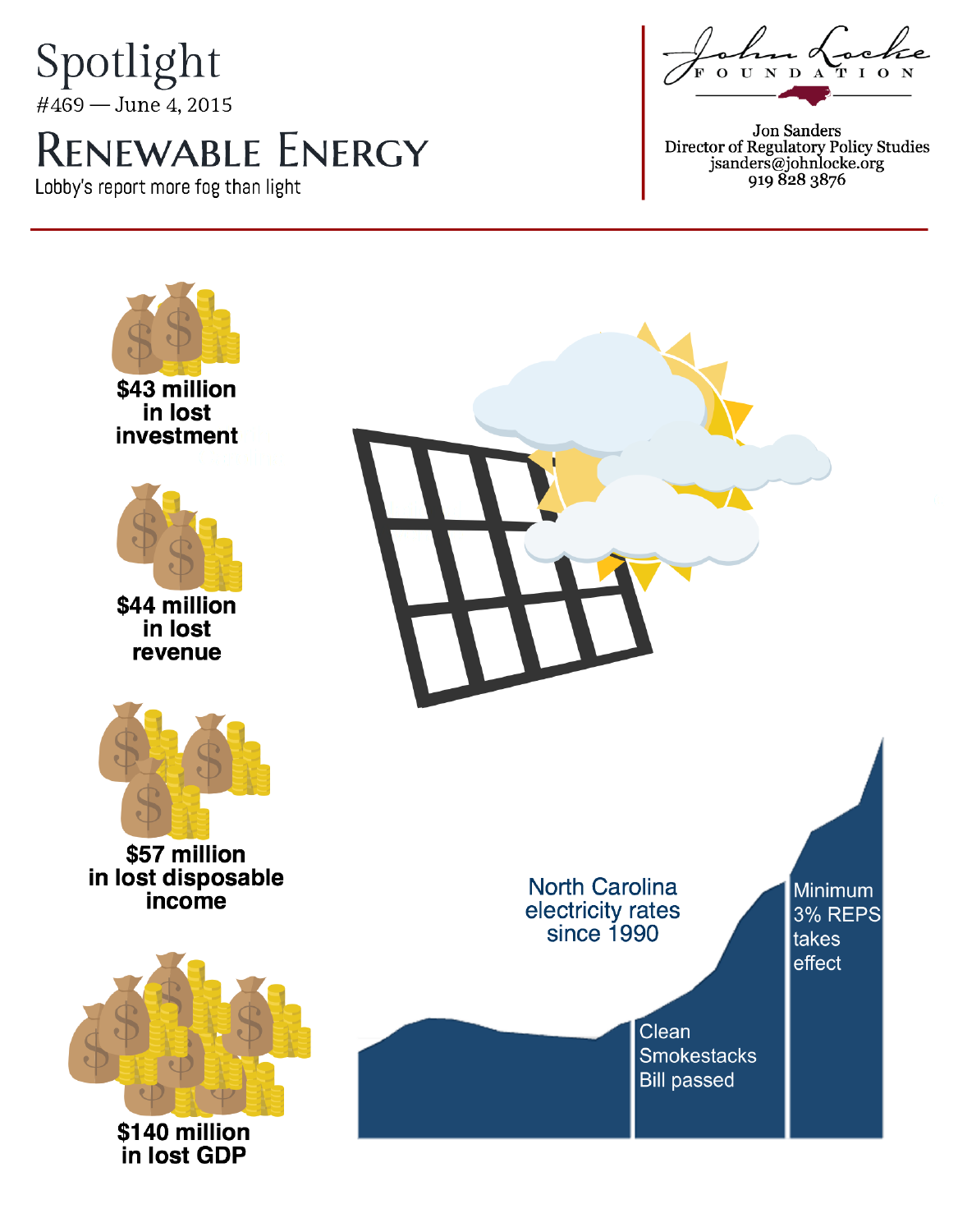Three of the four drivers of higher electricity<br>costs in North Carolina are because of the<br>state's renewable energy mandates, according<br>to a report circulated among lawmakers by the North costs in North Carolina are because of the state's renewable energy mandates, according to a report circulated among lawmakers by the North Carolina Sustainable Energy Association (NCSEA).<sup>1</sup> They include renewable energy investments by utilities, the Renewable Energy and Energy Efficiency Portfolio Standards (REPS) mandate, and demand-side management/energy efficiency programs.

Somehow, the takeaway from this admission is, in the words of the headline given by Triangle Business Journal, "don't blame renewables for those electricity bills."2

How so? Because, see, the renewable energy mandates are not the "primary"3 driver of electricity rate increases — as measured "since 2001."4 Utility investments are, if you go back far enough.

The renewable energy lobby seeks to use that not-thebiggest-rate-hiker argument to, in the words of the business journal, "convince lawmakers in Raleigh not to pass legislation that would freeze the state's REPS requirement and limit the size of contracts that could be issued."5

The report raised several issues, detailed as follows:

#### **Going all the way back to 2001 instead of seven years later when REPS took effect**

To track the rate impact of a policy change, it would seem sensible to start at the point of that change in this case, when the REPS mandate took effect in 2008.6 Adding in all those previous years' worth of data unaffected by the policy change would statistically *water down the actual effects* of that change.

Since 2008, the state's electricity rates have grown dramatically in comparison with the national average. According to the March 2015 Energy Report by the North Carolina Department of Environment and Natural Resources (DENR),

*North Carolina's rates have increased more than 2.5 times the national average increase since 2008.7 (Emphasis added.)*

#### **Starting from 2001 without even acknowledging the effects of the Clean Smokestacks Bill enacted in 2002**

A proper, rigorous study of North Carolina electricity rate increases "since 2001" would certainly have addressed the rate impacts of the state's highly unique Clean Smokestacks Bill, passed in 2002. Environmentalists described that law as, among other things, "the most significant piece of environmental legislation in North Carolina's history" and "the shot heard around the world."8

The NCSEA report calls the "primary" driver of rate increases "investments in conventional energy sources (coal, natural gas, and nuclear) [that] make up the vast majority of residential customer charges; accounting for 84% of DEC [Duke Energy Carolinas] and 75% of DEP's [Duke Energy Progress'] cumulative increase in average residential bills from 2001 through 2014."9

What drove those? Electricity rates in North Carolina had been slowly *decreasing* throughout much of the 1990s. Why did they start increasing?

The very first item quoted by NCSEA from Duke Energy in its 2013 rate increase application is the following:

*Capital investments for plant modernization, environmental compliance, and other capital additions10*

<sup>1</sup> Jim Kennerly (Consultant), Ivan Urlaub, and Kacey Hoover, "Understanding the Impact of Electric Choices on North Carolina Residential Electricity Rates and Bills" (NCSEA report), North Carolina Sustainable Energy Association, May 2015, c.ymcdn.com/sites/energync.site-ym.com/resource/ resmgr/Docs/Understanding\_the\_Impact\_of\_.pdf.

<sup>2</sup> Jeff Jeffrey, "Study: Don't blame renewables for those electricity bills," *Triangle Business Journal* (TBJ), May 22, 2015, bizjournals.com/triangle/print-edition/2015/05/22/ report-don-t-blame-renewables-for-those-electric.html.

<sup>3</sup> See NCSEA report, p. 4 et al.; TBJ.

<sup>4</sup> See NCSEA report, p. 4 et al.; TBJ.<br>5 TBJ.

TBJ.

<sup>6</sup> Session Law 2007-397, ncleg.net/gascripts/BillLookUp/ BillLookUp.pl?Session=2007&BillID=s3.

<sup>7</sup> "The Energy Report: A Snapshot of North Carolina's Energy Portfolio Seven Years After Session Law 2007- 397," North Carolina Department of Environment and Natural Resources, March 2015, portal.ncdenr.org/c/ document\_library/get\_file?uuid=369122bb-0ed1-4974-b62c-3efec5930ff9&groupId=14.

<sup>8</sup> Scott Mooneyham, "Going Green By Degrees," *Business North Carolina*, November 2009, businessnc.com/articles/2009-11/ going-green-by-degrees-category.

<sup>9</sup> NCSEA report, p. 4.

<sup>10</sup> NCSEA report, p. 4.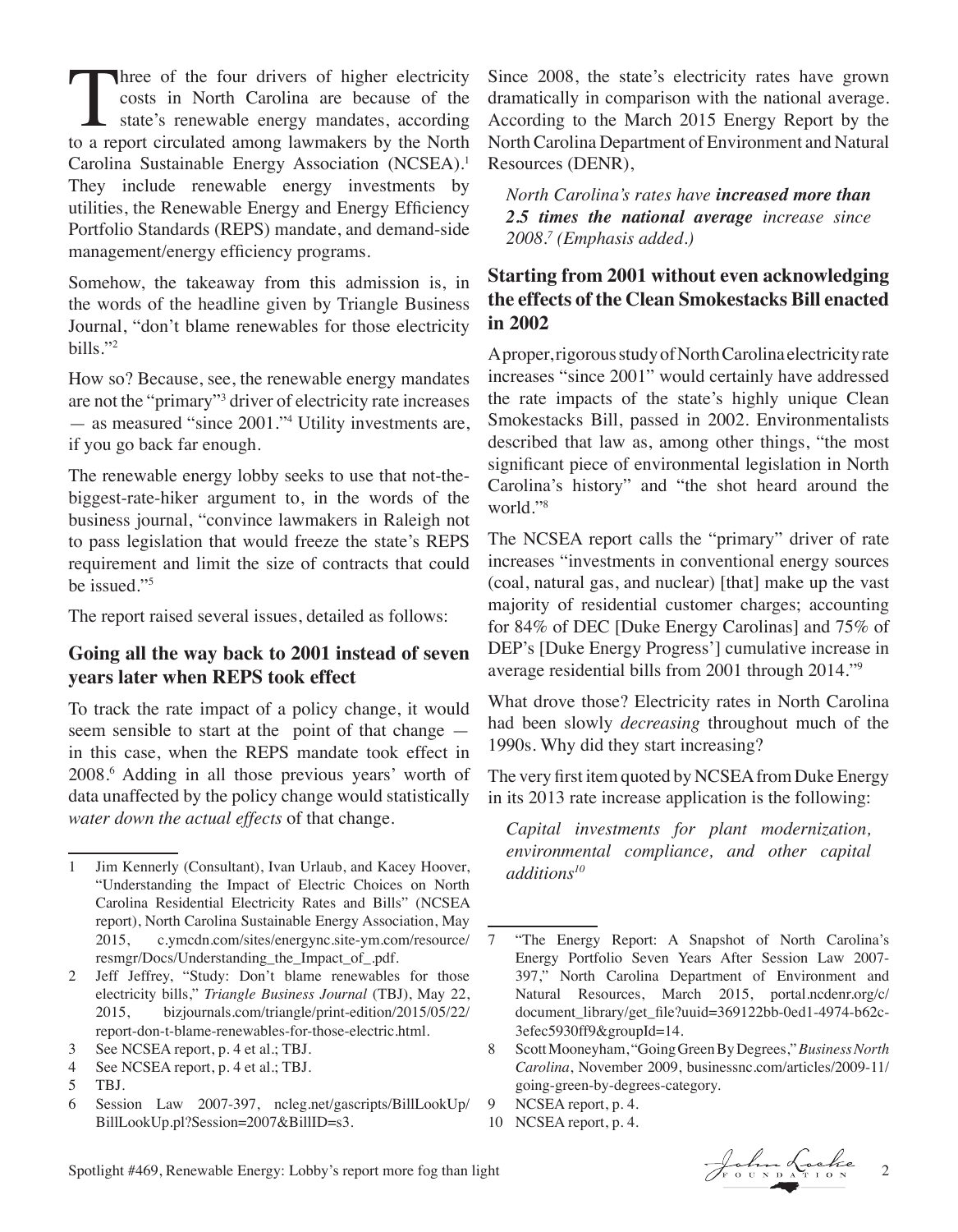

**Average residential electricity rates in North Carolina, 1990–2012**

The costs of complying with the Clean Smokestacks Bill have skyrocketed since the bill was first proposed. According to research by Dr. Roy Cordato in 2010,

- Initial estimates in 2001 for compliance with Clean Smokestacks was under \$450 million.
- By the bill's passage in 2002 cost estimates had risen more than fivefold to \$2.3 billion.
- By June 2009, according to the annual report to DENR on the status of Clean Smokestacks, the costs were projected to be over \$3.2 billion, *more than seven times* the initial estimates.<sup>11</sup>

How much of the non-renewable-energy-driven rate hikes in North Carolina since 2001, which includes seven years not affected by the REPS mandate, are driven nonetheless by compliance with Clean Smokestacks?

The NCSEA report doesn't say — nor even venture to alert legislators who could be concerned about rate hikes that it might be a significant factor.

The impression given is of the utilities making "large, long-term investments in conventional energy resources" knowing that "the costs of these investments are passed on to their customers" so that "it can be easily understood that conventional resources are the primary driver of utility rates."12 That image would be different, however, if a significant proportion of those investments came about *because of environmental compliance* as opposed to mere monopoly utility indifference to captive ratepayers.

If NCSEA's report must

go back to 2001 in examining the rate effects of a policy that didn't take effect until 2008, then it should at least have addressed the impacts from the state's big change in the rules of the game in 2002.

#### **Relying on the effects of the earlier, relatively smaller REPS mandate**

The state's REPS mandate's measured rate-hiking impacts so far are also not larger because the mandate had reached *only three percent* of 2011 electricity sales. It was at six percent of 2014 electricity sales. By 2021 it is slated to be *over four times* what the state required in 2012 (12.5 percent of 2020 electricity sales).<sup>13</sup>

Even with such a (relatively) small mandate, the cost of North Carolina's REPS mandate through

<sup>13</sup> Session Law 2007-397.



<sup>11</sup> Dr. Roy Cordato, "The Clean Smokestacks Bill: A Retrospective," John Locke Foundation *Spotlight* No. 383, March 5, 2010, johnlocke.org/research/show/spotlights/234.

<sup>12</sup> Quotations from NCSEA report, p. 4.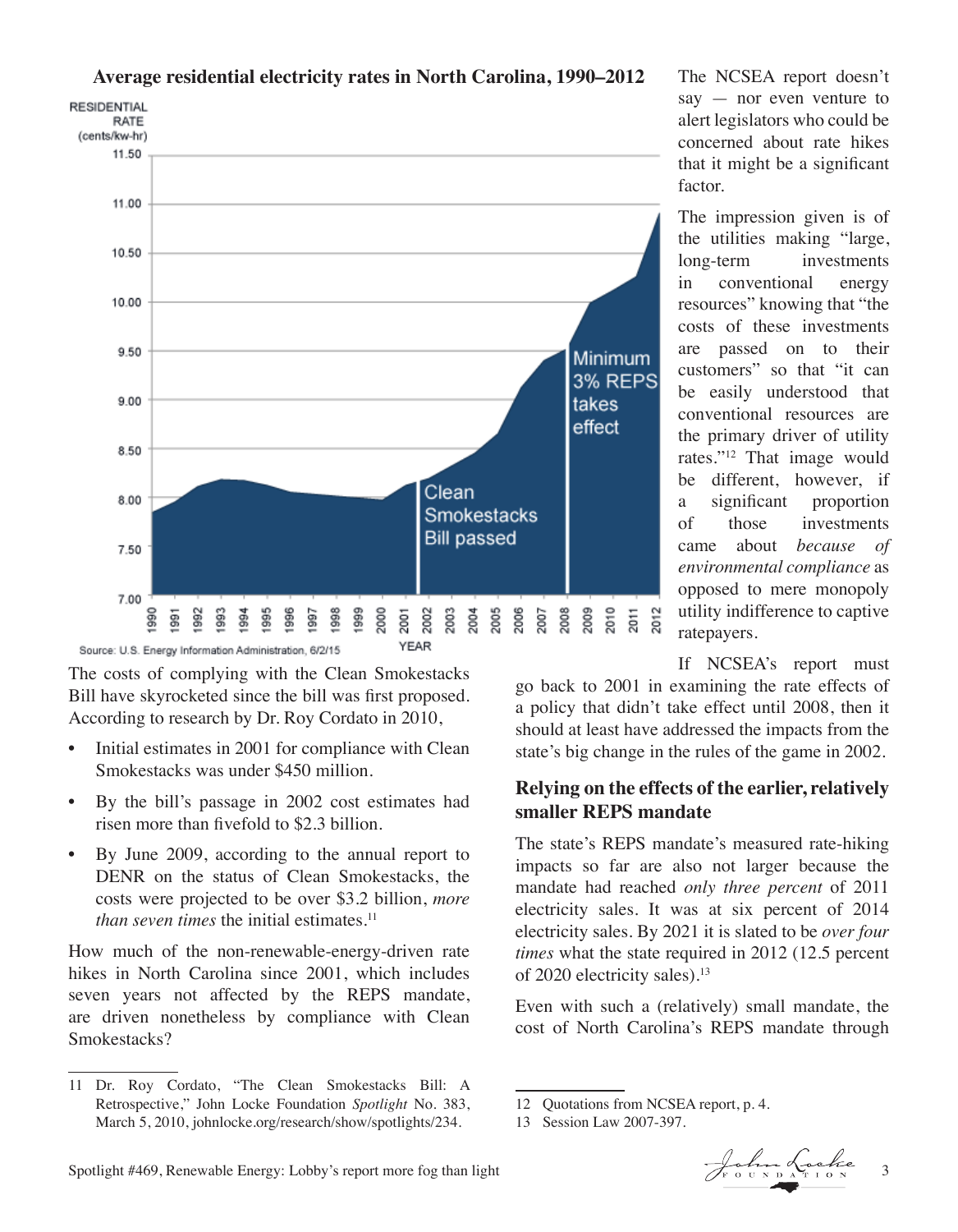2014 totaled  $$276$  million.<sup>14</sup> The figure is from research by economists at the Beacon Hill Institute at Suffolk University (BHI) for the Institute of Political Economy at Utah State University.

BHI economists caution that as the mandate increases, these price effects will become greater and more burdensome. They furthermore note that the price effects are being mitigated by the Cost Recovery Rider (CRR), which sets caps on how much utilities can charge to recoup their compliance costs from consumers. As the REPS requirements ramp up, however, they will crash into the CRR, meaning they would "effectively, but inadvertently, freeze the amount of renewable electricity produced at 6.75 percent in 2017, short of the 10 percent required by the following year."15 This effective freeze would take place unless policymakers decided to lift the cost caps.

For residential ratepayers, that cap nearly triples this year.16

#### **Ignoring the future, greater rate effects of the increasing REPS mandate**

As explained above, policymakers will soon face a choice between freezing the REPS mandate or, much worse for consumers and businesses, raising the caps. Under the latter scenario, commercial electricity customers would face much higher rates, which poses "a potential threat to the competitiveness of North Carolina's commercial business base."17

What happens in North Carolina if the REPS mandate is fully implemented? BHI estimated in a 2009 study:

- Loss of 3,592 jobs
- Loss of \$56.8 million in real disposable income
- Loss to the state of \$43.2 million in investment
- Loss to the state of \$140.4 million in real GDP

17 Beacon Hill Institute, "Theoretical Analysis."

• Loss to state and local governments of \$43.5 million in revenues (all figures in 2009 dollars) $18$ 

Note: these figures assume the cost caps are in place — the numbers would be far, far worse without that assumption:

- Loss of  $15,373$  jobs
- Loss of \$271.2 million in real disposable income
- Loss to the state of \$182.6 million in investment
- Loss to the state of \$606.7 million in real GDP
- Loss to state and local governments of \$246.6 million in revenues (all figures in 2009 dollars)<sup>19</sup>

#### **Using discredited methodology and sleight-ofstat**

The report concludes that rates "would be higher without renewables and energy efficiency — Drivers 2, 3 and 4 — in North Carolina's energy mix." On what basis? The report claims the price-hiking renewables are "of benefit to rate payers statewide: \$162 million in cost savings with clean energy in our state's balanced energy mix since 2007, and an estimated additional \$489 million to be saved by 2029."20 Oh?

The source for those claims is the report "The Economic and Rate Impact Analysis of Clean Energy Development in North Carolina – 2015 Update" by RTI International and ScottMadden Management Consultants.

That report is the "2015 Update" to the 2013 study RTI did with LaCapra Associates. A peer review of the 2013 study conducted by economists at BHI had *thoroughly discredited it*, revealing numerous and (what should be) embarrassing flaws in the methodology employed.<sup>21</sup>

But surely wasn't it just the 2013 report that was dismantled by peer review, not the new report for 2015?

- 20 NCSEA report, p. 8.
- 21 David Tuerck, Ryan Murphy, and Paul Bachman, "Peer Review of 'The Economic, Utility Portfolio, and Rate Impact of Clean Energy Development in North Carolina,'" The Beacon Hill Institute at Suffolk University, April 2013, johnlocke.org/research/show/spotlights/283.

Spotlight #469, Renewable Energy: Lobby's report more fog than light  $\int_{F_0}^{F_0} \int_{F_1}^{F_2} \int_{F_2}^{F_3} \int_{F_4}^{F_4} \int_{F_5}^{F_6} \int_{F_6}^{F_7} \int_{F_7}^{F_8} \int_{F_8}^{F_9} \int_{F_9}^{F_9} \int_{F_9}^{F_9} \int_{F_9}^{F_9} \int_{F_9}^{F_9} \int_{F_9}$ 

<sup>14</sup> The Beacon Hill Institute at Suffolk University, "Theoretical Analysis" section, "Renewable Portfolio Standards: North Carolina," Institute of Political Economy of Utah State University and Strata Policy, February 2015, pp. 5–7, strata. org/wp-content/uploads/2015/03/FINAL-RPS-North-Carolina.pdf.

<sup>15</sup> Beacon Hill Institute, "Theoretical Analysis."

<sup>16</sup> Session Law 2007-397.

<sup>18</sup> David G. Tuerck, Michael Head, and Paul Bachman, "The Economic Impact of North Carolina's Renewable Energy and Energy Efficiency Portfolio Standard," The Beacon Hill Institute at Suffolk University, August 2009, johnlocke.org/acrobat/policyReports/bhionncsb3.pdf.

<sup>19</sup> Tuerck, Head, and Bachman, "Economic Impact of N.C.'s REPS."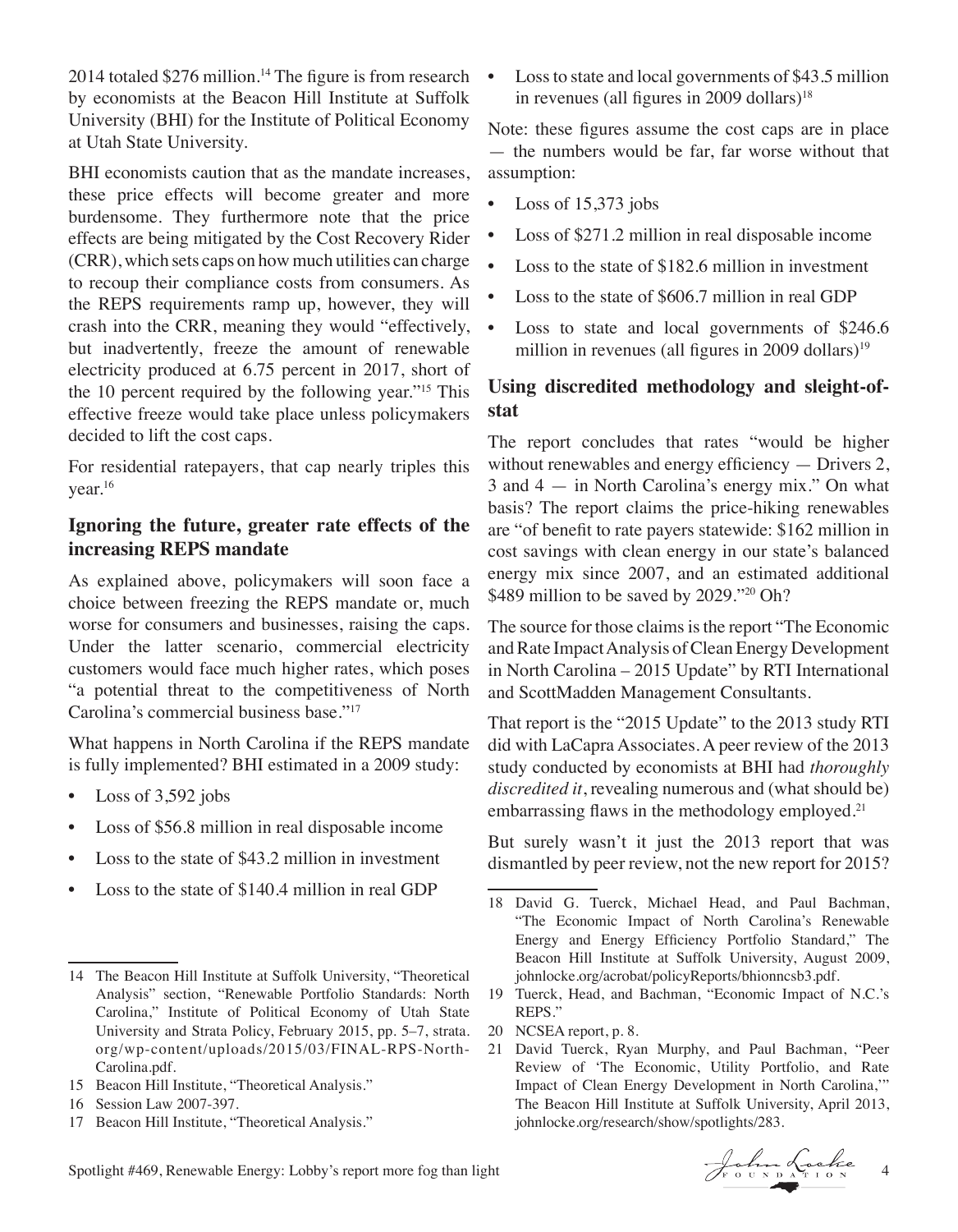Consider: other than "updat[ing] the economic impact results to include clean energy investments made in 2014," the 2015 report states that "the data and analysis methodology are unchanged" from the 2013 report's.<sup>22</sup>

In other words, the discredited methodology is unchanged. That methodology includes the following (see the appendix for the full executive summary):

- Relying on "absurd," "mismeasured and spurious" benefits
- Lacking "any evidence that subsidizing green energy will reduce the cost of power in North Carolina"
- Using "arbitrary calculation methodology" to project savings of hundreds of millions of dollars, while flatly assuming "that renewable energy will be cheaper in the future than traditional sources of energy"
- Making that and other assumptions that require markets to be "not just wrong, but terribly wrong and terribly dysfunctional — in order for any of these assumptions to make any sense."<sup>23</sup>

Peer review also revealed this:

*Hidden in the text, tables, and charts is that there is little to be said for the renewable energy subsidies themselves. The cost savings will be the result of "energy efficiency," not renewable energy. Everything else is trivial. But by giving the impression that "not using energy" counts towards "renewable energy," they claim renewable energy is cheaper***.** *24 (Emphasis added.)*

The new NCSEA report circulating among legislators continues this bait and switch of putting not-usingenergy savings in renewable energy's clothing.

#### **Trying to make renewable resources sound costcompetitive with traditional resources**

The report makes renewable energy sources seem to be increasingly the cost-competitive option for electricity

generation. E.g., "Renewable energy resources, by comparison [with traditional resources], are sustainably operated" — that phrase is economic nonsense — "and rapidly advancing in technological efficiency and performance as their costs decrease" and "conventional costs are rising and clean energy costs are nominal."25

It is practically impossible for the *nondispatchable renewable resources of solar and wind* to be actually cheaper than traditional resources of coal, nuclear, and natural gas. Not only are solar and wind several levels less efficient than traditional resources, but also — until the sun and wind can be summoned to produce on an immediate, as-needed basis — *they require those same traditional resources on standby* to back them up when nature disappoints.

This simple fact of nature is why, for example, Apple's solar farm in Maiden, N.C. — which is supposedly "100 percent"<sup>26</sup> powered by renewable energy  $-$  just received permits to install 44 diesel-engine generators for backup power.<sup>27</sup>

Properly accounting for the costs of solar and wind electricity generation requires not only accounting for their relative inefficiency but also including the costs associated with the backup generation they require. As Charles R. Frank Jr. of the Global Economy and Development Program at the Brookings Institution concluded in calculating the benefits and costs of solar and wind relative to coal, nuclear, hydroelectric, and natural gas,

*Wind and solar power are very costly from a social perspective because of their very high capacity cost, their very low capacity factors, and their lack of reliability.*

*For example, adjusting U.S. solar and wind capacity factors to take account of lack of reliability, we estimate that it would take 7.30 MW of solar capacity, costing roughly four times as much per MW to produce the same electrical output with the* 

<sup>22</sup> "The Economic and Rate Impact Analysis of Clean Energy Development in North Carolina – 2015 Update," RTI International and ScottMadden Management Consultants, February 2015, c.ymcdn.com/sites/www.energync.org/ resource/resmgr/Resources\_Page/RTI\_2015.pdf.

<sup>23</sup> Tuerck, Murphy, and Bachman, "Peer Review."

<sup>24</sup> Tuerck, Murphy, and Bachman, "Peer Review."

<sup>25</sup> NCSEA report, pp. 6–7, 8.

<sup>26</sup> Robert McMillan, "Apple's Data Centers Now 100 Percent Green (Or Something Like That)," *Wired*, March 21, 2013, wired.com/2013/03/apple-data-centers.

<sup>27</sup> Paul Chesser, 'Green' Apple Installs Diesel Generators, Ballyhoos Phony Forest Offset Scheme, National Legal and Policy Center, May 1, 2015, nlpc.org/stories/2015/05/01/green-apple-installs-dieselgenerators-buys-forest-indulgences.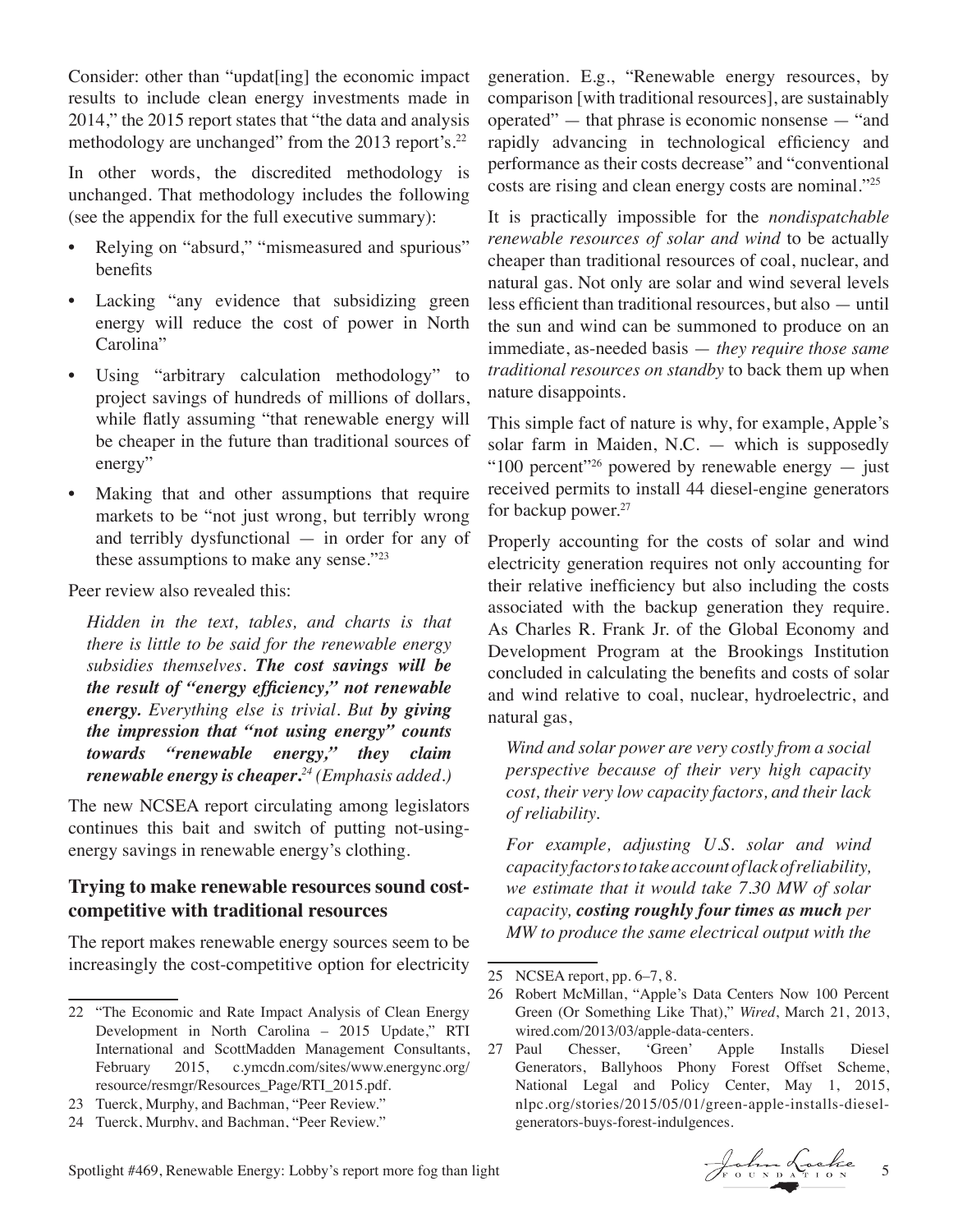*gas combined cycle plant. It requires an investment of approximately \$29 million in utility-scale solar capacity to produce the same output with the same reliability as a \$1 million investment in gas combined cycle.*

*Reductions in the price of solar photovoltaic panels have reduced costs for utility-scale solar plants, but photovoltaic panels account for only a fraction of the cost of a solar plant. Thus such price reductions are unlikely to make solar power competitive with other electricity technologies without government subsidies.28 (Emphasis added.)*

That final line about government subsidies points out a major "hidden" cost of renewable energy resources: a significant proportion of their costs is borne by consumers not in their role as ratepayers, but as taxpayers.29

Consider the March 2015 DENR Energy Report's discussion of the cumulative effect of state and federal tax incentives and bonus accelerated depreciation schedules (see the chart also):

*Solar energy investors with sufficient tax liability may combine the 35 percent state ITC with the 30 percent federal ITC and the bonus accelerated depreciation schedule to return almost all of their investment within six years and may receive 57.8 percent of their investment back through tax credits and depreciation deductions within 12 months of placing into service. For an investor subject to a 35 percent federal tax rate and a 5 percent state tax rate, the [following] demonstrates how much of the solar energy investment is returned each year through tax incentives.30*

### **SOLAR PROJECT TAX INCENTIVES**

|              | Federal<br>Investment<br>Credit | State<br>Investment<br>Credit | Federal<br>Depreciation | State<br>Depreciation | Cumulative<br>Total |
|--------------|---------------------------------|-------------------------------|-------------------------|-----------------------|---------------------|
| YEAR 1       | 30%                             | 7%                            | 17.85%                  | 2.97%                 | 57.8%               |
| YEAR 2       |                                 | 7%                            | 4.76%                   | 0.79%                 | 70.4%               |
| YEAR 3       |                                 | 7%                            | 2.86%                   | 0.48%                 | 80.7%               |
| YEAR 4       |                                 | 7%                            | 1.73%                   | 0.29%                 | 89.7%               |
| YEAR 5       |                                 | 7%                            | 1.73%                   | 0.29%                 | 98.7%               |
| YEAR 6       |                                 |                               | 0.83%                   | 0.14%                 | 99.7%               |
| <b>TOTAL</b> | 30%                             | 35%                           | 30%                     | 5%                    | 100%                |
|              |                                 |                               |                         |                       |                     |

A March 2015 study by the Taxpayers Protection Alliance reports that even after several decades the solar industry continues to operate on a "subsidy-based business model"31:

*The boom America's solar energy industry is enjoying — some might even call it a "bubble" — results not from overwhelming competitive market success, nor from long-promised technical breakthroughs that finally made solar a major player in the U.S. energy sector. On the contrary, Solar today remains a niche energy provider, generating just 0.6 percent of all U.S. electricity, despite nearly four decades of taxpayer generosity, government favoritism, and pampered treatment.* 

*The sobering reality is that Big Solar's day in the sun simply isn't possible, nor is it economically sustainable, without continuous diversions of tax money, government assistance, energy portfolio carve-outs, and utility cost-shifting schemes – all aimed at creating a "market" for solar that it can't establish on its own.32 (Emphasis added.)*

As documented by the Institute for Energy Research, renewable energy advocates have been promising policymakers for a long time that resources such as solar and wind are on the brink of being cost-competitive

<sup>32</sup> "House of Cards," pp. 1–2.



<sup>28</sup> Charles R. Frank Jr. , "The Net Benefits of Low and No-Carbon Electricity Technologies," *Working Paper* 73, Global Economy and Development Program, Brookings Institution, May 2014, brookings.edu/~/media/research/files/ papers/2014/05/19-low-carbon-future-wind-solar-powerfrank/net-benefits-final.pdf.

<sup>29</sup> Q.v., Jon Sanders, "Detailing Solar Companies' Dependence on Handouts," *Carolina Journal*, January 23, 2015, carolinajournal.com/articles/display\_story.html?id=11731.

<sup>30</sup> DENR, "Energy Report," p. 9.

<sup>31</sup> "A House of Cards: Solar Energy's Subsidy-Based Business Model," Taxpayers Protection Alliance, March 30, 2015, protectingtaxpayers.org/assets/files/Taxpayers-Protection-Alliance-House-of-Cards-Final-March-30.pdf.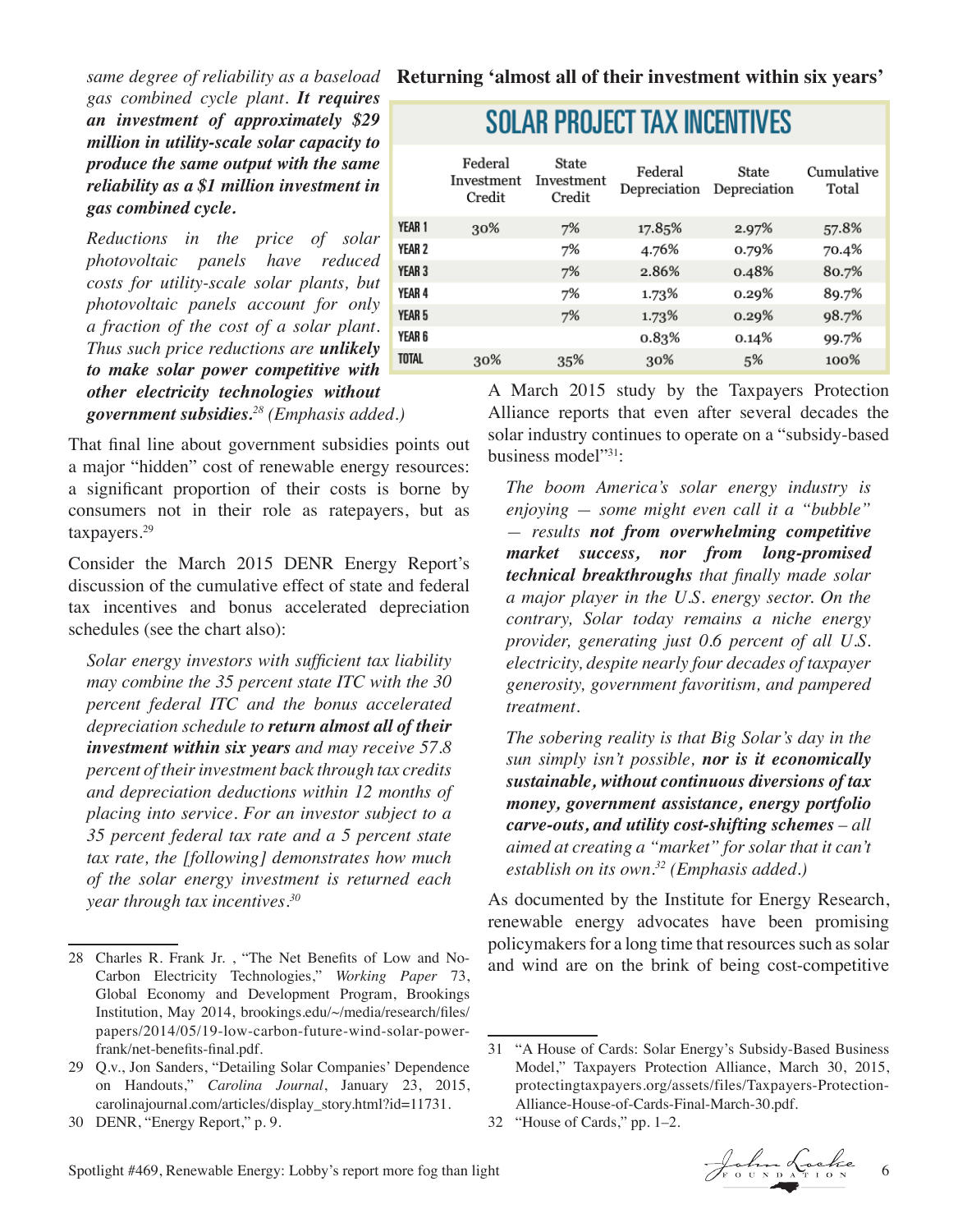with traditional resources. How long? Since *at least* the 1970s.33

#### **Avoiding the reality and implications of plentiful, cheap natural gas from shale**

Furthermore, the focus on coal and nuclear ignores the biggest revolution in energy in the United States since the REPS mandate was first discussed: plentiful, inexpensive natural gas from shale rock formations.

Duke Energy recently requested a 15 percent reduction in its avoided-cost charges $34$  to solar energy producers because of falling natural gas prices. It is Duke's second such request since  $2012^{35}$  The requests stand in stark, real-world contrast with the idea that renewable energy prices are competitive with traditional energy sources.

"Customers save when Duke Energy can purchase power at a realistic price," Duke spokesman Randy Wheeless told the Charlotte Observer. "We believe our filing reflects the best data on how these prices should be set."36

Nevertheless, in one-page handouts to legislators, NCSEA is claiming outright that "Your Electric Bill [Is] Better Off With REPS."37

#### **Conclusion**

In North Carolina, electricity consumers have no choice in their electricity provider. This fact should, first of all,

- 35 Bruce Henderson, "Duke Energy wants to drop solar rates," *The Charlotte Observer*, March 5, 2015, charlotteobserver.com/news/business/article12638054.html.
- 36 Henderson, "Duke Energy wants to drop solar rates."
- 37 "Your Electric Bill: Better Off With REPS," handout, NCSEA, May 2015, c.ymcdn.com/sites/www.energync.org/resource/ resmgr/legislative/REPSCharges.pdf.

*never* provide an excuse to use this lack of a free market to enrich special interests at the expense of captive ratepayers.38

In return for this guaranteed consumer base, the utility is expected to provide reliable power. The utility was also expected to provide the least-cost reliable power, but that dynamic changed under the REPS mandate.

State leaders should return North Carolina to this standard of least-cost, reliable power.

Furthermore, state leaders should cut through the noise of slanted, rent-seeking tailored industry reports aimed at influencing them to produce public policies favorable to their industry at ratepayer/taxpayer expense. A thorough, comprehensive study of North Carolina energy policy is needed — one that bears in mind that the top stakeholders are ratepayers whose chief interest is least-cost, reliable power at the flip of the switch.

<sup>33</sup> "Will renewables become cost-competitive anytime soon?", Institute for Energy Research, instituteforenergyresearch.org/ studies/will-renewables-become-cost-competitive-anytimesoon-the-siren-song-of-wind-and-solar-energy.

<sup>34</sup> "Avoided costs" are essentially the marginal costs to the utilities to generate or buy electricity elsewhere instead of being mandated to purchase renewable energy, as determined by utilities commissions in determining the rate the utility must pay for those purchases of renewable energy. The Federal Energy Regulation Commission defines avoided cost as "the incremental cost to an electric utility of electric energy or capacity which, but for the purchase from the QF [qualifying facility], such utility would generate itself or purchase from another source." See ferc.gov/industries/electric/gen-info/qual-fac/benefits.asp.

<sup>38</sup> Q.v., NCSEA lobbyist Betsy McCorkle, as quoted by Mark Binker, "Bill putting renewable requirements on hold hitches ride on natural gas bill," WRAL, May 19, 2015, wral.com/bill-putting-renewable-requirements-onhold-hitches-ride-on-natural-gas-bill/14655546, and Craig Jarvis, "Bill puts brakes on renewable energy," *The News & Observer*, May 19, 2015, newsobserver.com/news/politics-government/politicscolumns-blogs/under-the-dome/article21400155.html.